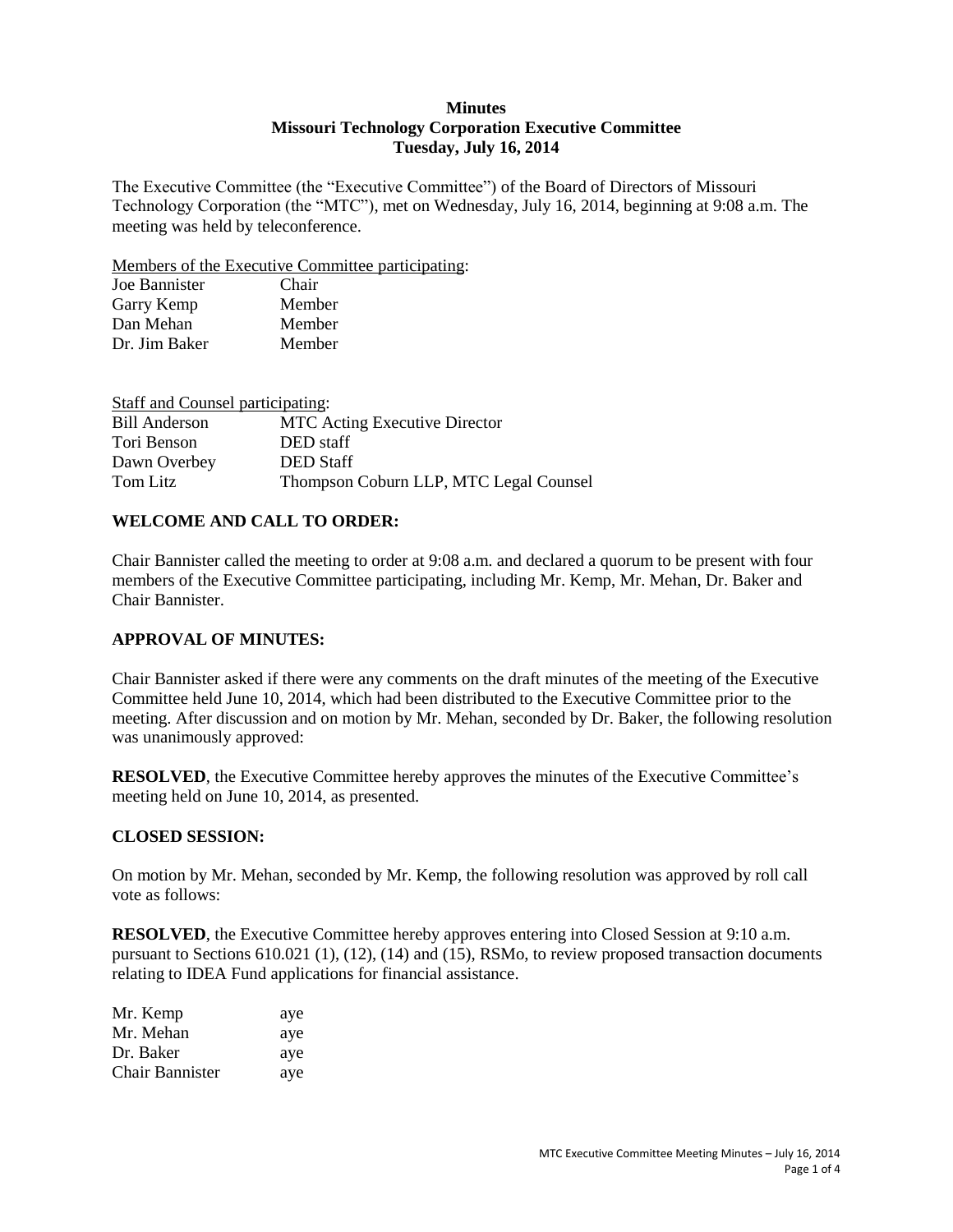On motion by Mr. Mehan, seconded by Dr. Baker, the following resolution was approved by roll call vote as follows:

**RESOLVED**, the Executive Committee approves reconvening from Closed Session at 9:20 a.m.

| Mr. Kemp               | aye |
|------------------------|-----|
| Mr. Mehan              | aye |
| Dr. Baker              | aye |
| <b>Chair Bannister</b> | aye |

Chair Bannister reported that the Executive Committee took no action in the Closed Session after a discussion confined to the matters stated above. The Executive Committee continued its discussion in Open Session.

## **LCDI LOAN MODIFICATIONS:**

On motion by Dr. Baker, seconded by Mr. Mehan, the following resolutions were unanimously approved:

#### **Kypha, Inc**

**RESOLVED**, the Executive Committee on behalf of the MTC Board hereby approves the letter waiving certain events of default under the 2011 promissory note made in favor of the MTC by Kypha Inc. in substantially the form presented;

**FURTHER RESOLVED**, the Executive Committee on behalf of the MTC Board hereby authorizes the MTC Acting Executive Director to execute and deliver on behalf of the MTC all documents relating to such waiver on behalf of the MTC; and

**FURTHER RESOLVED**, the Executive Committee on behalf of the MTC Board hereby authorizes the MTC Acting Executive Director on behalf of the MTC to negotiate, amend, and approve any and all agreements, documents or instruments and to take such other actions as may be required or desirable in connection with, or in furtherance of such waiver.

On motion by Mr. Kemp, seconded by Mr. Mehan, the following resolutions were unanimously approved:

#### **SyMyco, Inc**

**RESOLVED**, the Executive Committee on behalf of the MTC Board hereby approves the letter waiving certain events of default under the 2011 promissory note made in favor of the MTC by SyMyco Inc. in substantially the form presented;

**FURTHER RESOLVED**, the Executive Committee on behalf of the MTC Board hereby authorizes the MTC Acting Executive Director to execute and deliver on behalf of the MTC all documents relating to such waiver on behalf of the MTC; and

**FURTHER RESOLVED**, the Executive Committee on behalf of the MTC Board hereby authorizes the MTC Acting Executive Director on behalf of the MTC to negotiate, amend, and approve any and all agreements, documents or instruments and to take such other actions as may be required or desirable in connection with, or in furtherance of such waiver.

On motion by Mr. Mehan, seconded by Dr. Baker, the following resolutions were unanimously approved:

#### **EternoGen Conversion**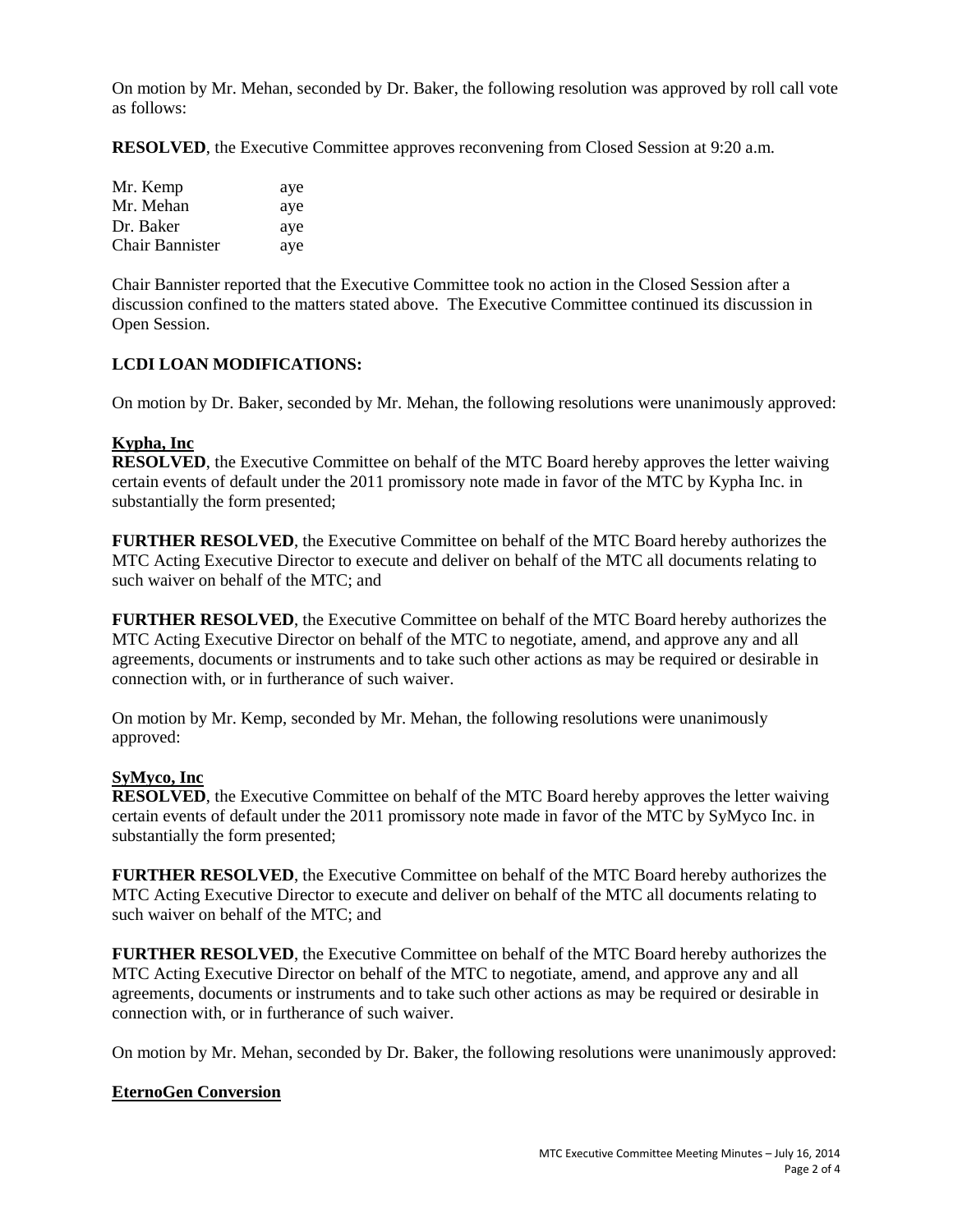**RESOLVED**, the Executive Committee on behalf of the MTC Board hereby approves the conversion of the principal and accrued interest of the convertible debt financing previously provided to Dermelle LLC into Units of membership interests in Dermelle LLC, including the related forms of agreements and instruments as presented; and

**FURTHER RESOLVED**, the Executive Committee on behalf of the MTC Board hereby authorizes the MTC Acting Executive Director on behalf of MTC to complete any remaining due diligence and to negotiate, amend, and approve any and all agreements, documents or instruments and to take such other actions as may be required or desirable in connection with, or in furtherance of such conversion; and

**FURTHER RESOLVED**, the Executive Committee on behalf of the MTC Board hereby authorizes the MTC Acting Executive Director on behalf of MTC to execute and deliver all documents relating to such conversion.

# **IDEA FUND TRANSACTION DOCUMENTS:**

On motion by Chair Bannister, seconded by Dr. Baker, the following resolutions were unanimously approved:

#### **Arvegenix LLC**

**RESOLVED**, the Executive Committee on behalf of the MTC Board hereby approves the transaction documents for a convertible secured loan by MTC in an amount up to \$250,000 pursuant to Seed Capital Co-Investment Application 2013-08-007 (Arvegenix, LLC) in substantially the form presented;

**FURTHER RESOLVED**, the Executive Committee on behalf of the MTC Board hereby authorizes the MTC Acting Executive Director to execute and deliver on behalf of the MTC all documents relating to such loan on behalf of the MTC; and

**FURTHER RESOLVED**, the Executive Committee on behalf of the MTC Board hereby authorizes the MTC Acting Executive Director on behalf of the MTC to negotiate, amend, and approve any and all agreements, documents or instruments and to take such other actions as may be required or desirable in connection with, or in furtherance of such loan.

On motion by Mr. Kemp, seconded by Mr. Mehan, the following resolutions were unanimously approved:

### **Tensive Controls, Inc.**

**RESOLVED**, the Executive Committee on behalf of the MTC Board hereby approves the transaction documents for a convertible secured loan by MTC in an amount up to \$175,000 pursuant to Seed Capital Co-Investment Application 2011-02-005 (Tensive Controls, Inc.) in substantially the form presented;

**FURTHER RESOLVED**, the Executive Committee on behalf of the MTC Board hereby authorizes the MTC Acting Executive Director to execute and deliver on behalf of the MTC all documents relating to such loan on behalf of the MTC; and

**FURTHER RESOLVED**, the Executive Committee on behalf of the MTC Board hereby authorizes the MTC Acting Executive Director on behalf of the MTC to negotiate, amend, and approve any and all agreements, documents or instruments and to take such other actions as may be required or desirable in connection with, or in furtherance of such loan.

#### **NEW BUSINESS:**